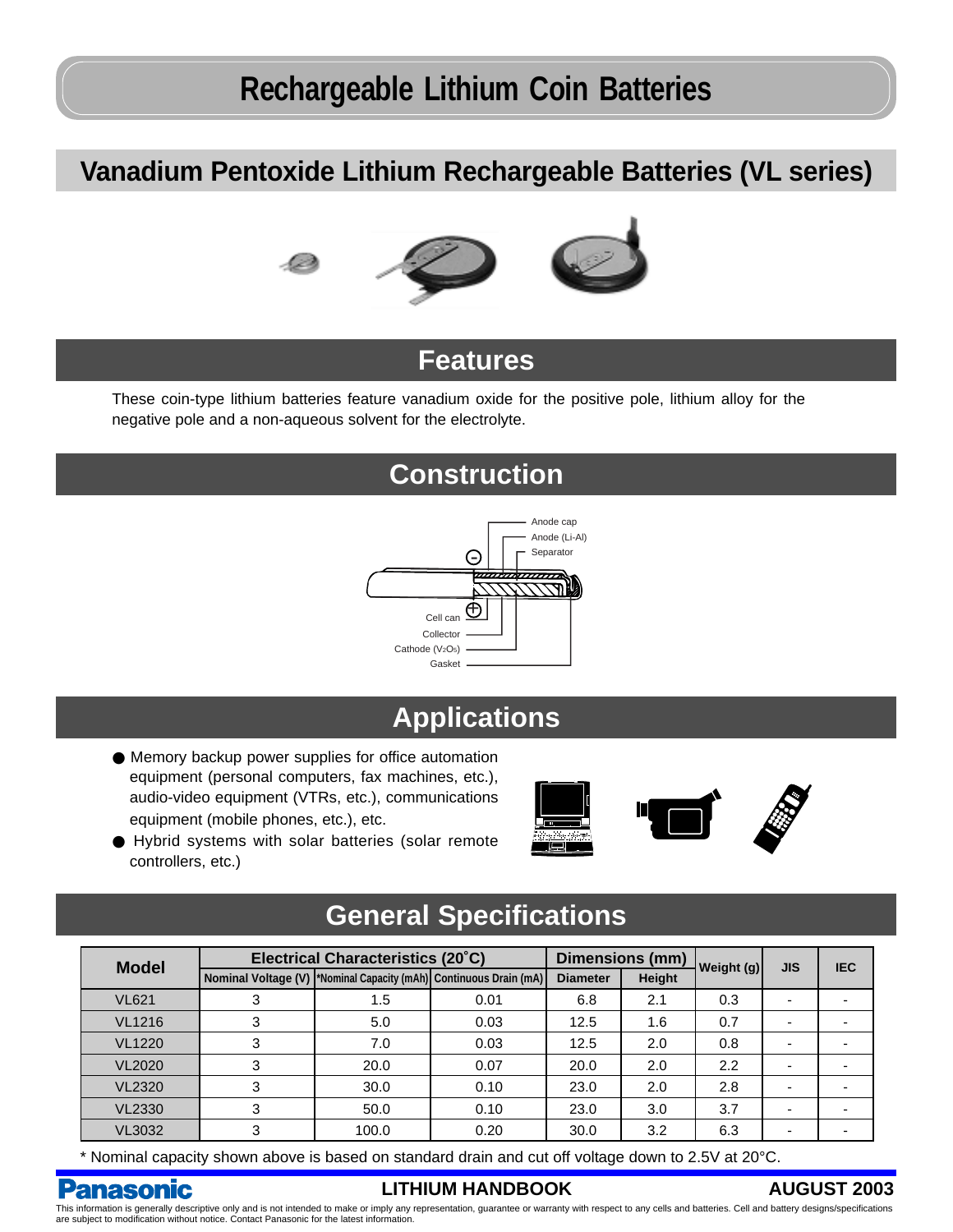## **Vanadium Pentoxide Lithium Rechargeable Batteries (VL series)**

## **Charging**

#### ■ **Charging circuits**

|                              | Charging/discharging cycle   Approx. 1,000 times at 10% discharge depth to nominal capacity |
|------------------------------|---------------------------------------------------------------------------------------------|
| Charging system*             | Constant-voltage charging. (Please strictly adhere to the specified charge<br>voltage)      |
| <b>Operating temperature</b> | <sub>l</sub> -20°C ~ +60°C                                                                  |

\* Consult with Panasonic concerning constant-current charging systems.

The charging circuit is crucial in terms of ensuring that full justice will be done to the battery characteristics. Consider it carefully as the wrong charging circuit can cause trouble.

#### ■ Precautions regarding the charge voltage setting

Under no circumstances should trickle charging, which is used for nickel-cadmium batteries, be used. Ignoring this precaution will cause the battery voltage to rise to about 5V, resulting in a deterioration of performance.



## ■ Charge voltage range

If a fixed-charging method is applied, please adhere to the specified charging voltage.

The guaranteed value over an operating temperature range from -20 to +60°C is 3.4V±0.15V. (Actual value: 3.4V±0.20V)

\* If the charging voltage exceeds the specifications, the internal resistance of the battery will rise and may cause battery deterioration. Also, with a charge voltage around 4V, corrosion of the (+) terminal (case) may occur, causing leakage. ("Influence of charge voltage" page 69.)

\* It is not possible for the battery capacity to recover completely when the charging voltage is below the specification.

#### ■ Recommended charging circuits

- Basic conditions
	- Charge voltage: 3.4V±0.15V

Charge current: For a battery voltage of 3V

VL621 Approx. 0.2 mA or below

VL1216, VL1220 Approx. 0.5 mA or below

VL2020 Approx. 1.5 mA or below

VL2320, VL2330 Approx. 2.0 mA or below

VL3032 Approx. 4.0 mA or below

(It is permissible for the current to increase beyond the above level when the battery voltage drops below 3V.)

## ■ Mixed usage of batteries

Do not use these batteries and lithium primary batteries or other rechargeable batteries together, and do not use new batteries and old batteries together even if they are of the same type.



## **LITHIUM HANDBOOK AUGUST 2003**

This information is generally descriptive only and is not intended to make or imply any representation, guarantee or warranty with respect to any cells and batteries. Cell and battery designs/specifications are subject to modification without notice. Contact Panasonic for the latest information.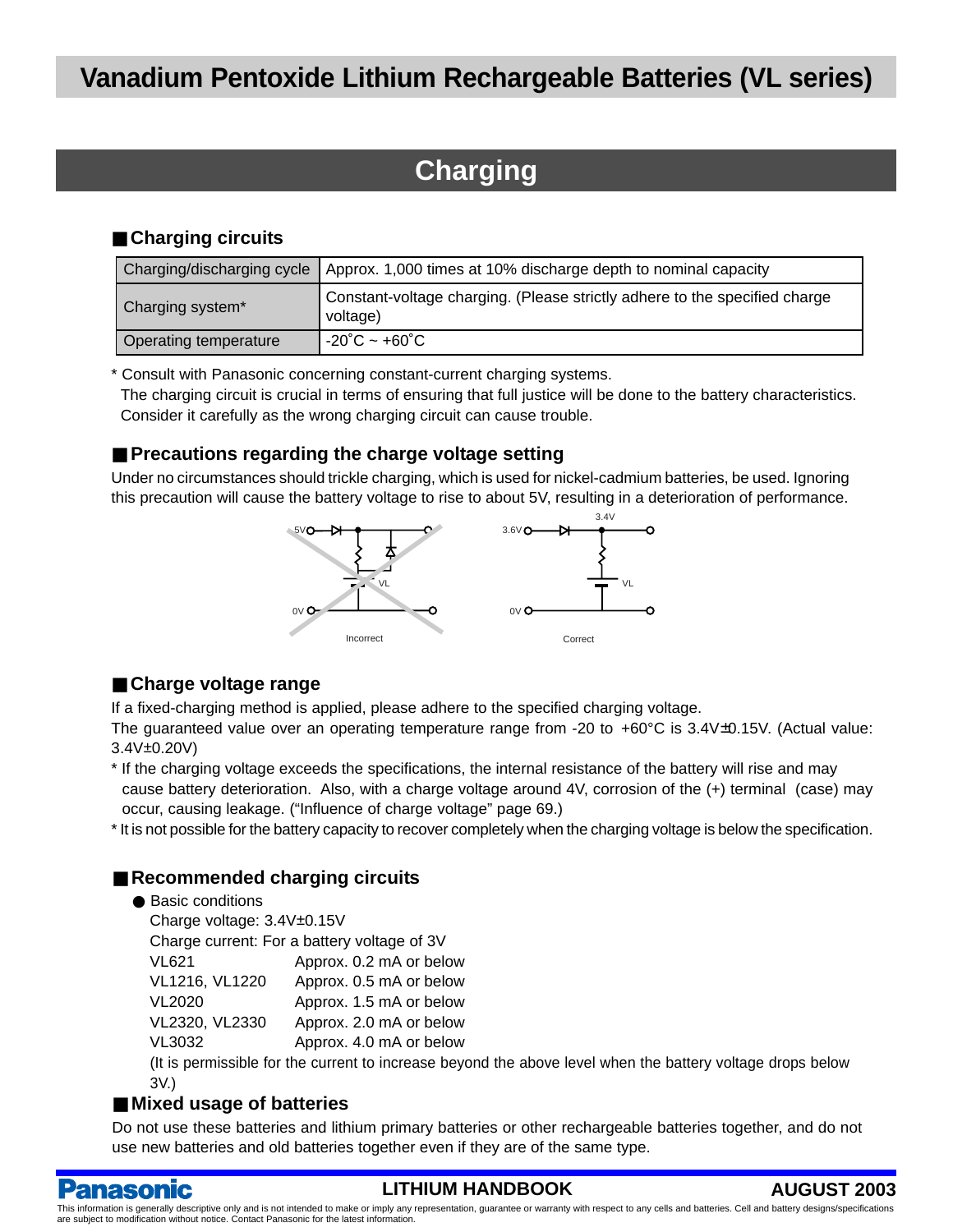## **Vanadium Pentoxide Lithium Rechargeable Batteries (VL series)**

## **Charging**

## ● Reference: Examples of 5-V charging circuits



#### This information is generally descriptive only and is not intended to make or imply any representation, guarantee or warranty with respect to any cells and batteries. Cell and battery designs/specifications are subject to modification without notice. Contact Panasonic for the latest information.

anasone

**LITHIUM HANDBOOK AUGUST 2003**